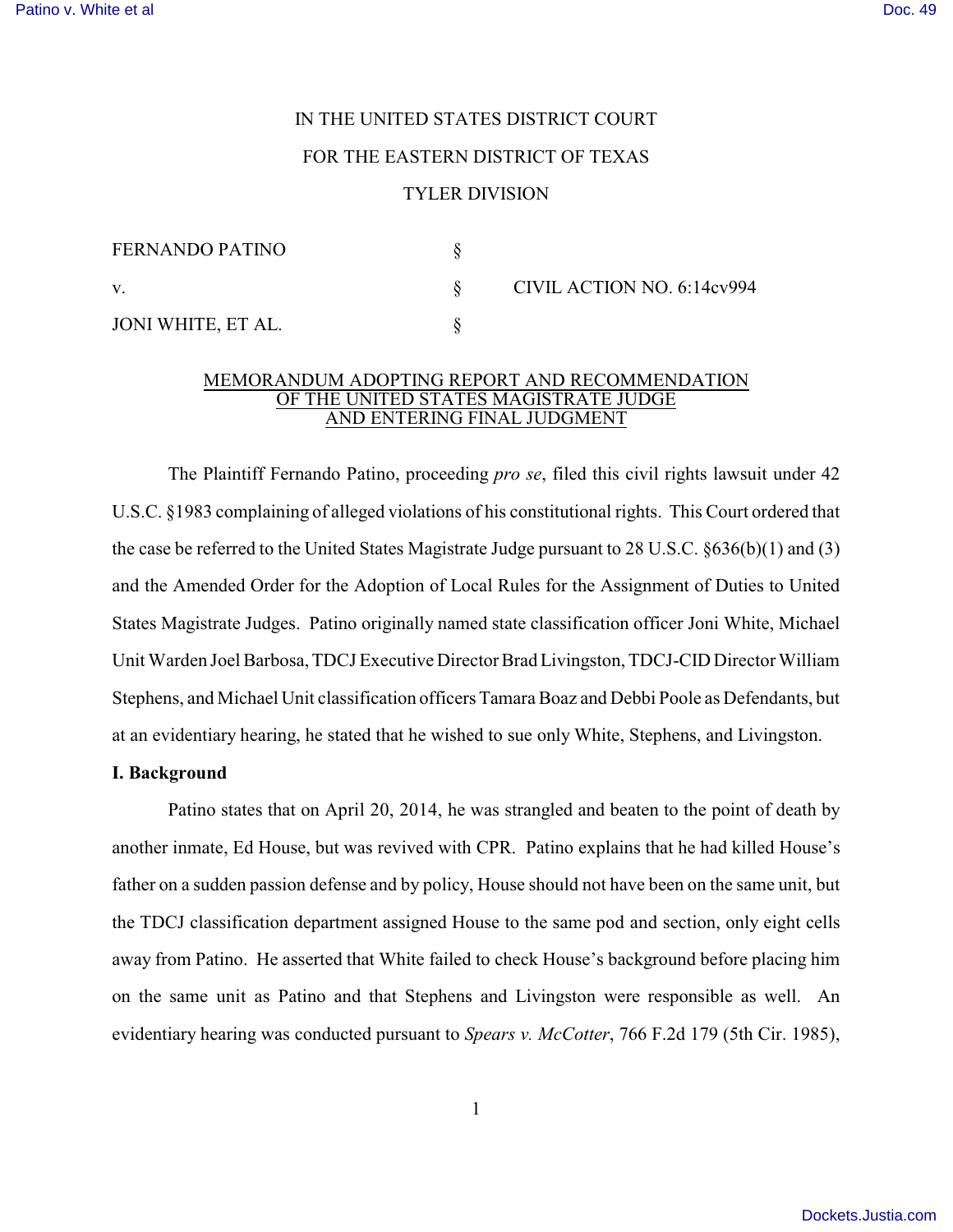and Patino testified at the evidentiary hearing that he did not believe the officials knew House was his enemy before putting him on the unit.

Warden Larry Berger testified at the evidentiary hearing that an investigation is conducted when prison officials know that a problem exists. Inmates can be designated as "not for same" housing" with regard to an enemy. After Patino was assaulted and the prison officials learned what had happened, the "not for same housing" designation was placed in his file. The response to a Step One grievance filed by Patino indicated that the unit administration and the agency was not aware of any connection between Patino and House, just as Patino himself had not been aware.

### **II. The magistrate judge's report and the objections**

After review of the pleadings and testimony, the magistrate judge issued a report recommending that the lawsuit be dismissed. The magistrate judge observed that according to Patino's testimony and the prison records, the prison officials were not aware that House posed a danger to Patino until after the assault had occurred. Thus, the magistrate judge concluded that the named defendants were not deliberately indifferent to Patino's safety because Patino did not allege, much less show, that any of these defendants knew of and disregarded a substantial risk to his safety.

Patino filed two sets of objections, but asks that his first one be disregarded. In his second set of objections, Patino states that the responses to his grievances make clear that policy was violated. According to policy, House should never have been assigned to the Michael Unit because Patino was there. He asks why the named defendants were not present at the evidentiary hearing and argues he needed counsel because he did not have any access to the intake information. If this information revealed that both Patino and House had family and friends listed in Silverton, Texas, there should have been a designator that they not be housed together.

Patino argues that the Defendants were acting under color of state law and says that he can cite "numerous amounts of cases" saying that violations of policy, custom, or regulations can act as the moving force to civil rights and constitutional violations. He states "surely negligence and policy violations should be sufficient to trigger a Fourteenth and Eighth Amendment protection." Patino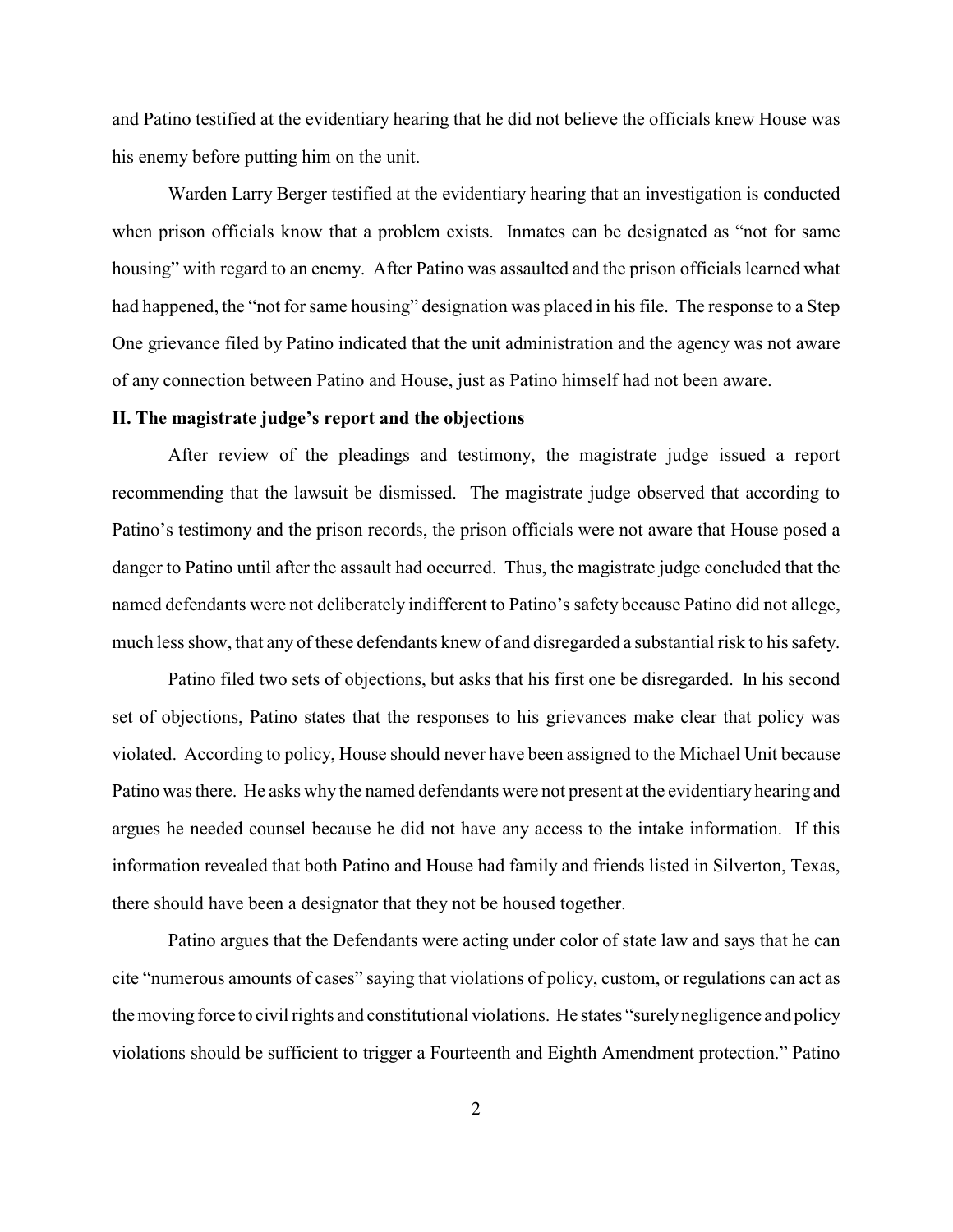maintains that the TDCJ officials' negligence and violation of policy abused his safety and contends "merely not knowing is not a defense."

#### **III. Discussion**

Patino asks why the named Defendants were not present at the evidentiary hearing, but the hearing is not a trial nor even an adversarial proceeding. Instead, the purpose of the evidentiary hearing was to ascertain what it is the prisoner alleges occurred and the legal basis for the claims. The information received is considered as an amendment to the complaint or a more definite statement. *Wilson v. Barrientos*, 926 F.2d 480, 482 (5th Cir. 1991).

The Supreme Court has stated that

[A] prison official cannot be held liable under the Eighth Amendment for denying an inmate humane conditions of confinement unless the official knows of and disregards an excessive risk to inmate health or safety; the official must both be aware of facts from which the inference could be drawn that a substantial risk of serious harm exists, and he must also draw the inference. ...

But an official's failure to alleviate a significant risk which he should have perceived, but did not, while no cause for commendation, cannot under our cases be condemned as the infliction of punishment.

*Farmer v. Brennan*, 511 U.S. 825, 837-38, 114 S.Ct. 1970, 128 L.Ed.2d 811 (1994).

Patino's contention that "merely not knowing is not a defense" is incorrect. Even if the Defendants should have perceived the risk but failed to do so, this does not amount to an Eighth Amendment violation. *See Davidson v. Cannon*, 474 U.S. 344, 348, 106 S.Ct. 668, 88 L.Ed.2d 677 (1986) (negligence or lack of due care in failing to protect an inmate from assault by another prisoner did not set out a constitutional claim); *Adames v. Perez*, 331 F.3d 508, 513-14 (5th Cir. 2003) (no deliberate indifference on the part of the warden where warden was unaware that correctional officers were not following standard safety procedures).

Although Patino argues that violations of policies, customs, or procedures can amount to constitutional violations, the Fifth Circuit has held that a prison official's failure to follow the prison's own policies, procedures, or regulations does not constitute a violation of due process. *Elizondo v. Livingston*, slip op. no. 14-11203, 2016 U.S. App. LEXIS 4492 (5th Cir., March 10,